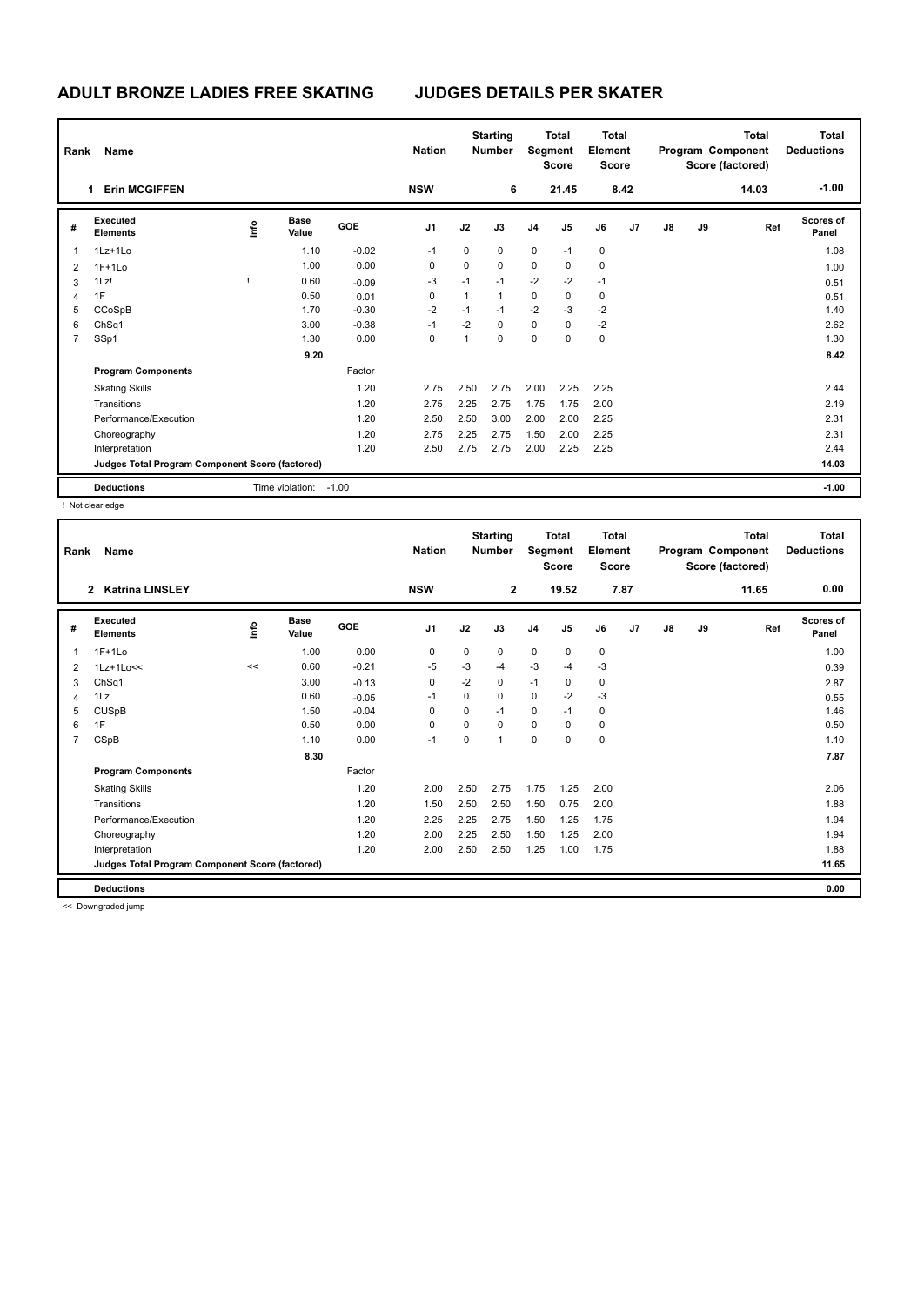| Rank<br><b>Name</b> |                                                 |           |                      |         | <b>Nation</b> |             | <b>Starting</b><br><b>Total</b><br><b>Number</b><br>Segment<br><b>Score</b> |                |             | <b>Total</b><br>Element<br><b>Score</b> |      | <b>Total</b><br>Program Component<br>Score (factored) |    |       | Total<br><b>Deductions</b> |
|---------------------|-------------------------------------------------|-----------|----------------------|---------|---------------|-------------|-----------------------------------------------------------------------------|----------------|-------------|-----------------------------------------|------|-------------------------------------------------------|----|-------|----------------------------|
|                     | <b>Fatima IBRAHIM</b><br>3                      |           |                      |         | <b>NSW</b>    |             | 4                                                                           |                | 19.47       |                                         | 7.31 |                                                       |    | 12.16 | 0.00                       |
| #                   | <b>Executed</b><br><b>Elements</b>              | ١nfo      | <b>Base</b><br>Value | GOE     | J1            | J2          | J3                                                                          | J <sub>4</sub> | J5          | J6                                      | J7   | $\mathsf{J}8$                                         | J9 | Ref   | <b>Scores of</b><br>Panel  |
|                     | SSp1                                            |           | 1.30                 | $-0.03$ | $-1$          | $\mathbf 0$ | $\mathbf 0$                                                                 | $-1$           | $\mathbf 0$ | $\mathbf 0$                             |      |                                                       |    |       | 1.27                       |
| 2                   | $1F<+1T$                                        | $\hat{~}$ | 0.80                 | $-0.12$ | $-4$          | $-3$        | $-3$                                                                        | $-3$           | $-3$        | $-3$                                    |      |                                                       |    |       | 0.68                       |
| 3                   | 1F                                              |           | 0.50                 | $-0.01$ | $-1$          | $\mathbf 0$ | $\mathbf 0$                                                                 | $\mathbf 0$    | $-2$        | 0                                       |      |                                                       |    |       | 0.49                       |
| 4                   | ChSq1                                           |           | 3.00                 | 0.50    | 0             | 1           | $\mathbf{1}$                                                                | $\mathbf{1}$   | 1           | $\overline{1}$                          |      |                                                       |    |       | 3.50                       |
| 5                   | 1Lo                                             |           | 0.50                 | 0.00    | 0             | $\mathbf 0$ | $\mathbf 0$                                                                 | 0              | $\mathbf 0$ | 0                                       |      |                                                       |    |       | 0.50                       |
| 6                   | 1Lz!+1Lo<<                                      | <<        | 0.60                 | $-0.30$ | $-5$          | $-5$        | $-5$                                                                        | $-5$           | $-5$        | -4                                      |      |                                                       |    |       | 0.30                       |
| $\overline{7}$      | <b>USpB</b>                                     |           | 1.00                 | $-0.43$ | $-5$          | -4          | $-4$                                                                        | $-4$           | $-5$        | -4                                      |      |                                                       |    |       | 0.57                       |
|                     |                                                 |           | 7.70                 |         |               |             |                                                                             |                |             |                                         |      |                                                       |    |       | 7.31                       |
|                     | <b>Program Components</b>                       |           |                      | Factor  |               |             |                                                                             |                |             |                                         |      |                                                       |    |       |                            |
|                     | <b>Skating Skills</b>                           |           |                      | 1.20    | 2.00          | 2.50        | 2.25                                                                        | 1.75           | 1.50        | 2.00                                    |      |                                                       |    |       | 2.00                       |
|                     | Transitions                                     |           |                      | 1.20    | 1.75          | 2.50        | 2.00                                                                        | 1.50           | 1.25        | 2.00                                    |      |                                                       |    |       | 1.81                       |
|                     | Performance/Execution                           |           |                      | 1.20    | 2.00          | 2.50        | 2.50                                                                        | 1.50           | 1.75        | 2.25                                    |      |                                                       |    |       | 2.13                       |
|                     | Choreography                                    |           |                      | 1.20    | 2.00          | 2.50        | 2.25                                                                        | 1.50           | 1.50        | 2.25                                    |      |                                                       |    |       | 2.00                       |
|                     | Interpretation                                  |           |                      | 1.20    | 2.25          | 2.75        | 2.50                                                                        | 1.75           | 1.75        | 2.25                                    |      |                                                       |    |       | 2.19                       |
|                     | Judges Total Program Component Score (factored) |           |                      |         |               |             |                                                                             |                |             |                                         |      |                                                       |    |       | 12.16                      |
|                     | <b>Deductions</b>                               |           |                      |         |               |             |                                                                             |                |             |                                         |      |                                                       |    |       | 0.00                       |

< Under-rotated jump << Downgraded jump ! Not clear edge

| Rank           | Name                                            |    |                      | <b>Nation</b> | <b>Starting</b><br><b>Number</b> |             | <b>Total</b><br>Segment<br><b>Score</b> |                | <b>Total</b><br>Element<br><b>Score</b> |      | <b>Total</b><br>Program Component<br>Score (factored) |    |    | <b>Total</b><br><b>Deductions</b> |                           |
|----------------|-------------------------------------------------|----|----------------------|---------------|----------------------------------|-------------|-----------------------------------------|----------------|-----------------------------------------|------|-------------------------------------------------------|----|----|-----------------------------------|---------------------------|
|                | 4 Nicola CHEYNE                                 |    |                      |               | QLD                              |             | $\overline{7}$                          |                | 16.72                                   |      | 5.85                                                  |    |    | 10.87                             | 0.00                      |
| #              | Executed<br><b>Elements</b>                     | ١m | <b>Base</b><br>Value | GOE           | J <sub>1</sub>                   | J2          | J3                                      | J <sub>4</sub> | J5                                      | J6   | J7                                                    | J8 | J9 | Ref                               | <b>Scores of</b><br>Panel |
| $\mathbf{1}$   | $1S+1T$                                         |    | 0.80                 | 0.00          | 0                                | $\mathbf 0$ | 0                                       | $-1$           | $\pmb{0}$                               | 0    |                                                       |    |    |                                   | 0.80                      |
| 2              | 1Lo                                             |    | 0.50                 | $-0.05$       | $-2$                             | $-1$        | $-1$                                    | $-1$           | $-1$                                    | 0    |                                                       |    |    |                                   | 0.45                      |
| 3              | SSpB                                            |    | 1.10                 | $-0.03$       | 0                                | 0           | $-1$                                    | $\pmb{0}$      | $-3$                                    | 0    |                                                       |    |    |                                   | 1.07                      |
| 4              | 1Lo                                             |    | 0.50                 | $-0.10$       | -4                               | $-2$        | $-2$                                    | $-2$           | $\Omega$                                | $-2$ |                                                       |    |    |                                   | 0.40                      |
| 5              | $1S+1T<<$                                       | << | 0.40                 | $-0.14$       | -4                               | $-3$        | $-3$                                    | $-4$           | $-4$                                    | $-2$ |                                                       |    |    |                                   | 0.26                      |
| 6              | ChSq1                                           |    | 3.00                 | $-1.00$       | $-2$                             | $-2$        | 0                                       | $-3$           | $-1$                                    | -3   |                                                       |    |    |                                   | 2.00                      |
| $\overline{7}$ | <b>USpB</b>                                     |    | 1.00                 | $-0.13$       | $-2$                             | $-1$        | $\Omega$                                | $-2$           | $\Omega$                                | $-3$ |                                                       |    |    |                                   | 0.87                      |
|                |                                                 |    | 7.30                 |               |                                  |             |                                         |                |                                         |      |                                                       |    |    |                                   | 5.85                      |
|                | <b>Program Components</b>                       |    |                      | Factor        |                                  |             |                                         |                |                                         |      |                                                       |    |    |                                   |                           |
|                | <b>Skating Skills</b>                           |    |                      | 1.20          | 2.00                             | 2.25        | 2.00                                    | 1.50           | 1.75                                    | 2.00 |                                                       |    |    |                                   | 1.94                      |
|                | Transitions                                     |    |                      | 1.20          | 2.00                             | 2.00        | 2.00                                    | 1.25           | 1.25                                    | 1.50 |                                                       |    |    |                                   | 1.69                      |
|                | Performance/Execution                           |    |                      | 1.20          | 1.75                             | 2.25        | 2.25                                    | 1.50           | 1.50                                    | 1.75 |                                                       |    |    |                                   | 1.81                      |
|                | Choreography                                    |    |                      | 1.20          | 2.00                             | 2.00        | 2.25                                    | 1.25           | 1.25                                    | 2.00 |                                                       |    |    |                                   | 1.81                      |
|                | Interpretation                                  |    |                      | 1.20          | 1.75                             | 2.25        | 2.50                                    | 1.25           | 1.50                                    | 1.75 |                                                       |    |    |                                   | 1.81                      |
|                | Judges Total Program Component Score (factored) |    |                      |               |                                  |             |                                         |                |                                         |      |                                                       |    |    |                                   | 10.87                     |
|                | <b>Deductions</b>                               |    |                      |               |                                  |             |                                         |                |                                         |      |                                                       |    |    |                                   | 0.00                      |

<< Downgraded jump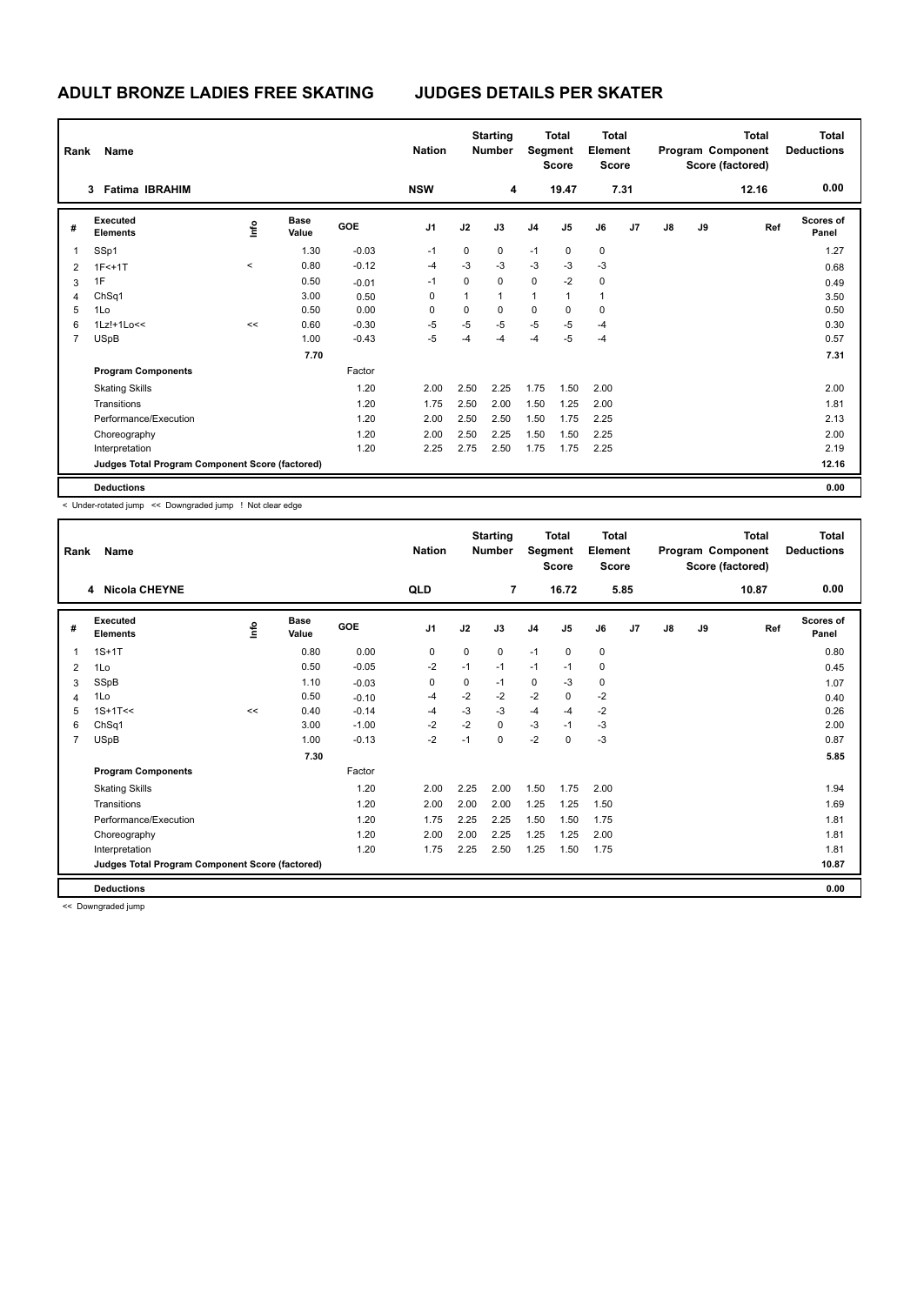| Rank | Name                                            |                          |                      |            | <b>Nation</b>  |      | <b>Starting</b><br><b>Number</b> | <b>Total</b><br>Segment<br><b>Score</b> |       | Total<br>Element<br><b>Score</b> |      | Total<br>Program Component<br>Score (factored) |    |       | <b>Total</b><br><b>Deductions</b> |
|------|-------------------------------------------------|--------------------------|----------------------|------------|----------------|------|----------------------------------|-----------------------------------------|-------|----------------------------------|------|------------------------------------------------|----|-------|-----------------------------------|
|      | <b>Louise GRAYSON</b><br>5.                     |                          |                      |            | <b>NSW</b>     |      | 3                                |                                         | 16.57 |                                  | 5.29 |                                                |    | 11.28 | 0.00                              |
| #    | Executed<br><b>Elements</b>                     | ١nfo                     | <b>Base</b><br>Value | <b>GOE</b> | J <sub>1</sub> | J2   | J3                               | J <sub>4</sub>                          | J5    | J6                               | J7   | J8                                             | J9 | Ref   | <b>Scores of</b><br>Panel         |
| 1    | $1S+1T<<$                                       | <<                       | 0.40                 | $-0.14$    | $-4$           | $-3$ | $-4$                             | $-3$                                    | $-4$  | $-3$                             |      |                                                |    |       | 0.26                              |
| 2    | $1Lo<<+1T<$                                     | <<                       | 0.32                 | $-0.16$    | $-5$           | $-5$ | $-5$                             | $-5$                                    | $-4$  | $-5$                             |      |                                                |    |       | 0.16                              |
| 3    | CoSp                                            |                          | 0.00                 | 0.00       |                |      |                                  |                                         |       |                                  |      |                                                |    |       | 0.00                              |
| 4    | 1Lo<                                            | $\overline{\phantom{a}}$ | 0.40                 | $-0.15$    | $-5$           | $-4$ | $-4$                             | $-3$                                    | $-3$  | $-4$                             |      |                                                |    |       | 0.25                              |
| 5    | 1S                                              |                          | 0.40                 | 0.00       | 0              | $-1$ | $\mathbf 0$                      | 0                                       | 0     | 0                                |      |                                                |    |       | 0.40                              |
| 6    | Ch <sub>Sq1</sub>                               |                          | 3.00                 | 0.25       | 1              | $-2$ | $\mathbf{1}$                     | $\mathbf{1}$                            | 0     | 0                                |      |                                                |    |       | 3.25                              |
| 7    | <b>USpB</b>                                     |                          | 1.00                 | $-0.03$    | $-1$           | $-1$ | 0                                | $\pmb{0}$                               | 0     | 0                                |      |                                                |    |       | 0.97                              |
|      |                                                 |                          | 5.52                 |            |                |      |                                  |                                         |       |                                  |      |                                                |    |       | 5.29                              |
|      | <b>Program Components</b>                       |                          |                      | Factor     |                |      |                                  |                                         |       |                                  |      |                                                |    |       |                                   |
|      | <b>Skating Skills</b>                           |                          |                      | 1.20       | 1.75           | 1.75 | 2.25                             | 1.50                                    | 1.75  | 2.25                             |      |                                                |    |       | 1.88                              |
|      | Transitions                                     |                          |                      | 1.20       | 1.50           | 1.50 | 2.00                             | 1.50                                    | 1.25  | 2.00                             |      |                                                |    |       | 1.63                              |
|      | Performance/Execution                           |                          |                      | 1.20       | 1.75           | 2.00 | 2.25                             | 1.75                                    | 1.50  | 2.25                             |      |                                                |    |       | 1.94                              |
|      | Choreography                                    |                          |                      | 1.20       | 2.00           | 2.00 | 2.25                             | 1.50                                    | 1.50  | 2.50                             |      |                                                |    |       | 1.94                              |
|      | Interpretation                                  |                          |                      | 1.20       | 1.75           | 2.25 | 2.25                             | 1.75                                    | 1.50  | 2.25                             |      |                                                |    |       | 2.00                              |
|      | Judges Total Program Component Score (factored) |                          |                      |            |                |      |                                  |                                         |       |                                  |      |                                                |    |       | 11.28                             |
|      | <b>Deductions</b>                               |                          |                      |            |                |      |                                  |                                         |       |                                  |      |                                                |    |       | 0.00                              |

< Under-rotated jump << Downgraded jump

| Rank           | Name                                            |    |                      | <b>Nation</b> |                | <b>Starting</b><br><b>Number</b> |                | <b>Total</b><br>Segment<br><b>Score</b> | <b>Total</b><br>Element<br><b>Score</b> |                          | <b>Total</b><br>Program Component<br>Score (factored) |    |    | <b>Total</b><br><b>Deductions</b> |                           |
|----------------|-------------------------------------------------|----|----------------------|---------------|----------------|----------------------------------|----------------|-----------------------------------------|-----------------------------------------|--------------------------|-------------------------------------------------------|----|----|-----------------------------------|---------------------------|
|                | <b>Kate GEERING</b><br>6                        |    |                      |               | <b>NSW</b>     |                                  | $\mathbf{1}$   |                                         | 16.37                                   |                          | 6.01                                                  |    |    | 10.36                             | 0.00                      |
| #              | Executed<br><b>Elements</b>                     | ١m | <b>Base</b><br>Value | GOE           | J <sub>1</sub> | J2                               | J3             | J <sub>4</sub>                          | J5                                      | J6                       | J7                                                    | J8 | J9 | Ref                               | <b>Scores of</b><br>Panel |
| $\mathbf{1}$   | $1Lz! + 1Lo$                                    |    | 1.10                 | $-0.12$       | $-3$           | $-1$                             | $-2$           | $-2$                                    | $-2$                                    | $-2$                     |                                                       |    |    |                                   | 0.98                      |
| 2              | 1F                                              |    | 0.50                 | $-0.16$       | $-4$           | -4                               | $-1$           | $-3$                                    | $-2$                                    | $-4$                     |                                                       |    |    |                                   | 0.34                      |
| 3              | 1Lze                                            | e  | 0.48                 | $-0.18$       | $-5$           | -4                               | $-4$           | $-3$                                    | $-3$                                    | $-4$                     |                                                       |    |    |                                   | 0.30                      |
| $\overline{4}$ | CCoSp                                           |    | 0.00                 | 0.00          | ٠              |                                  | $\overline{a}$ | $\overline{\phantom{0}}$                | $\overline{\phantom{a}}$                | $\overline{\phantom{a}}$ |                                                       |    |    |                                   | 0.00                      |
| 5              | 1F                                              |    | 0.50                 | 0.00          | $\mathbf 0$    | 0                                | 0              | $\mathbf 0$                             | 0                                       | 0                        |                                                       |    |    |                                   | 0.50                      |
| 6              | ChSq1                                           |    | 3.00                 | $-0.38$       | 0              | $-3$                             | 0              | $-3$                                    | $\Omega$                                | 0                        |                                                       |    |    |                                   | 2.62                      |
| $\overline{7}$ | SSp1                                            |    | 1.30                 | $-0.03$       | $-1$           | $\Omega$                         | $\Omega$       | 0                                       | $-3$                                    | $\mathbf 0$              |                                                       |    |    |                                   | 1.27                      |
|                |                                                 |    | 6.88                 |               |                |                                  |                |                                         |                                         |                          |                                                       |    |    |                                   | 6.01                      |
|                | <b>Program Components</b>                       |    |                      | Factor        |                |                                  |                |                                         |                                         |                          |                                                       |    |    |                                   |                           |
|                | <b>Skating Skills</b>                           |    |                      | 1.20          | 1.75           | 2.25                             | 2.25           | 1.50                                    | 1.50                                    | 1.50                     |                                                       |    |    |                                   | 1.75                      |
|                | Transitions                                     |    |                      | 1.20          | 1.50           | 2.25                             | 2.00           | 1.25                                    | 1.00                                    | 1.50                     |                                                       |    |    |                                   | 1.56                      |
|                | Performance/Execution                           |    |                      | 1.20          | 1.75           | 2.00                             | 2.25           | 1.50                                    | 1.50                                    | 1.25                     |                                                       |    |    |                                   | 1.69                      |
|                | Choreography                                    |    |                      | 1.20          | 2.00           | 2.00                             | 2.25           | 1.25                                    | 1.75                                    | 2.00                     |                                                       |    |    |                                   | 1.94                      |
|                | Interpretation                                  |    |                      | 1.20          | 1.75           | 2.25                             | 2.25           | 1.50                                    | 1.25                                    | 1.25                     |                                                       |    |    |                                   | 1.69                      |
|                | Judges Total Program Component Score (factored) |    |                      |               |                |                                  |                |                                         |                                         |                          |                                                       |    |    |                                   | 10.36                     |
|                | <b>Deductions</b>                               |    |                      |               |                |                                  |                |                                         |                                         |                          |                                                       |    |    |                                   | 0.00                      |

e Wrong edge ! Not clear edge